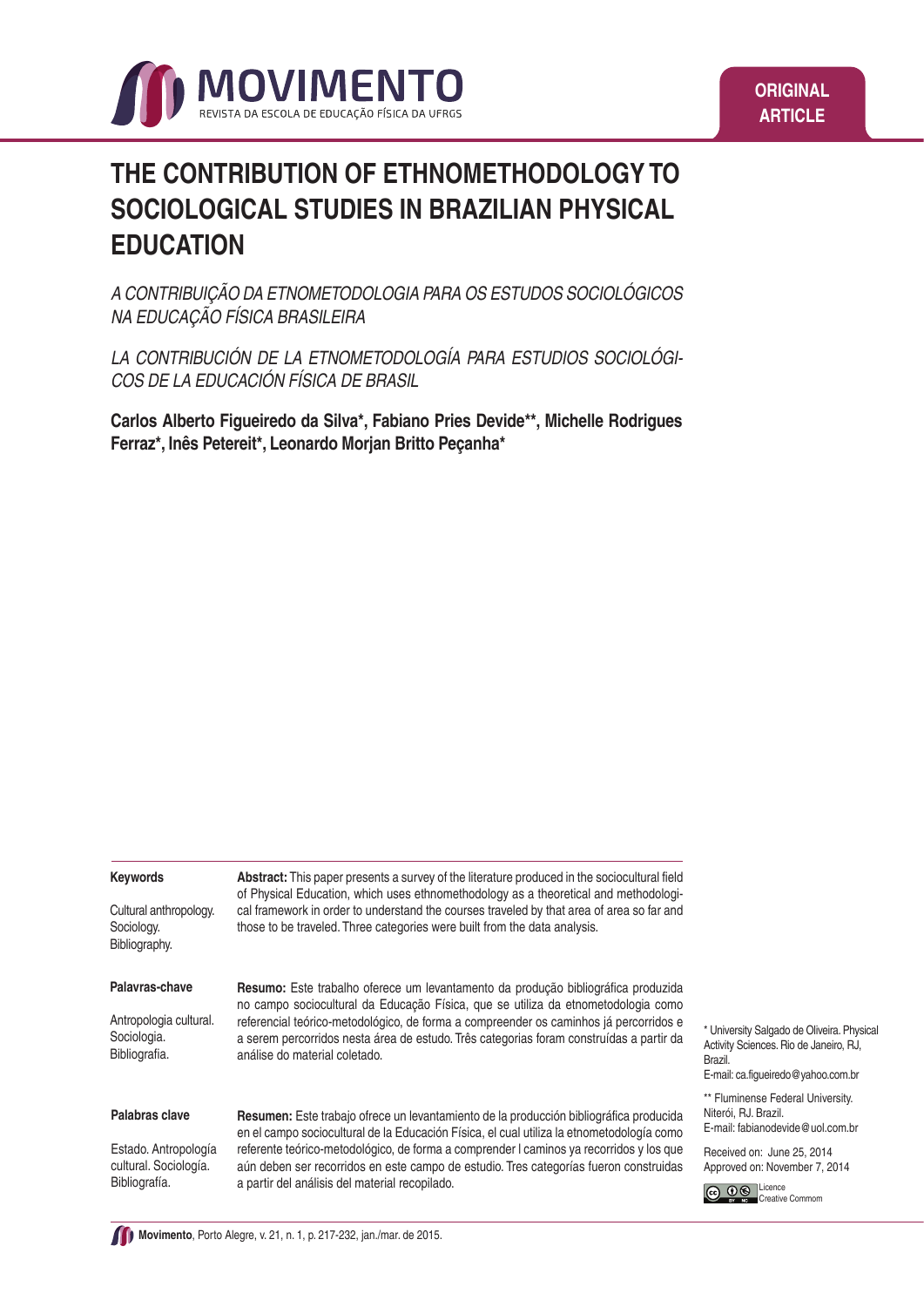#### **1 INTRODUCTION**

Ethnomethodological studies emerged after Harold Garfinkel, in the late 1950s United States. The first book in that stream, *Studies in ethnomethodology* (Garfinkel, 1984), has been translated and published in Portuguese since 2009, chapter by chapter, as a result of the group headed by Paulo Gago and Raul Magalhães (2009) at the Federal University of Juiz de Fora. However, some works written in Portuguese in the 1990s have influenced Brazilian researchers in their studies in the field of sociology.

The books Ethnometodologia (COULON, 1995a) and Ethnomethodologia e Educação (COULON, 1995b) and the article Etnomethodologia (HERITAGE, 1999) were adopted by certain graduate programs as references for theses and dissertations.

A search conducted in June 2014 on Portal Inovação<sup>1</sup> showed 256 specialists associated to the descriptor "etnometodologia", of whom 43 were from Rio de Janeiro, 27 were from São Paulo, 25 from Bahia, 24 from Rio Grande do Sul, 21 from Pernambuco and 116 from other Brazilian states. There are 150 PhD holders, 60 master's degree holders, 20 college graduates, 11 specialists, eight in secondary education and seven who did not report their educational level.

The goal of this study is to survey the literature produced in the field of Physical Education that uses ethnomethodology as a theoretical and methodological framework, in order to understand the paths already traveled and those yet to be traveled in the field.

#### **2 ETHNOMETHODS**

The corpus of ethnomethodological research is the set of ethnomethods. Ethnomethodology is the study of ethnomethods, i. e. those methods that every individual uses to describe, interpret and construct the social world.

Ethnomethodology corresponds to a practical sociological reasoning employed by the members of society when managing their daily business. This concept has forced a review of practical knowledge and scientific knowledge. Garfinkel's sociology is based on the recognition of every social actor's reflective and interpretive ability.

It also redefines the objectivism-subjectivism dichotomy. Objectivism separates observers and observed. It relegates the researcher to an exterior position and considers subjectivity as a parasite of the research process. It focuses on quantification or metronomic obsession with measuring everything. It admits that a global order in which the actor is not aware of the meaning of his or her actions is reproduced. It results in the idea of fixity, universality, and the relative stability of order.

For subjectivism, the object is always inter-related to the person who studies it. Therefore, the researcher's subjectivity is restored and analyzed as a phenomenon to be taken into account. The fact is that social settings result from continuous construction, from permanent creation of norms by actors themselves. From this perspective, subjectivism rehabilitates the transitional, the trend and the unique.

Garfinkel (1984) has Talcott Parsons's (1968) theory of action as one of his main sources. In criticizing Parsons's theory, he introduces the notion that social actors "are not incapable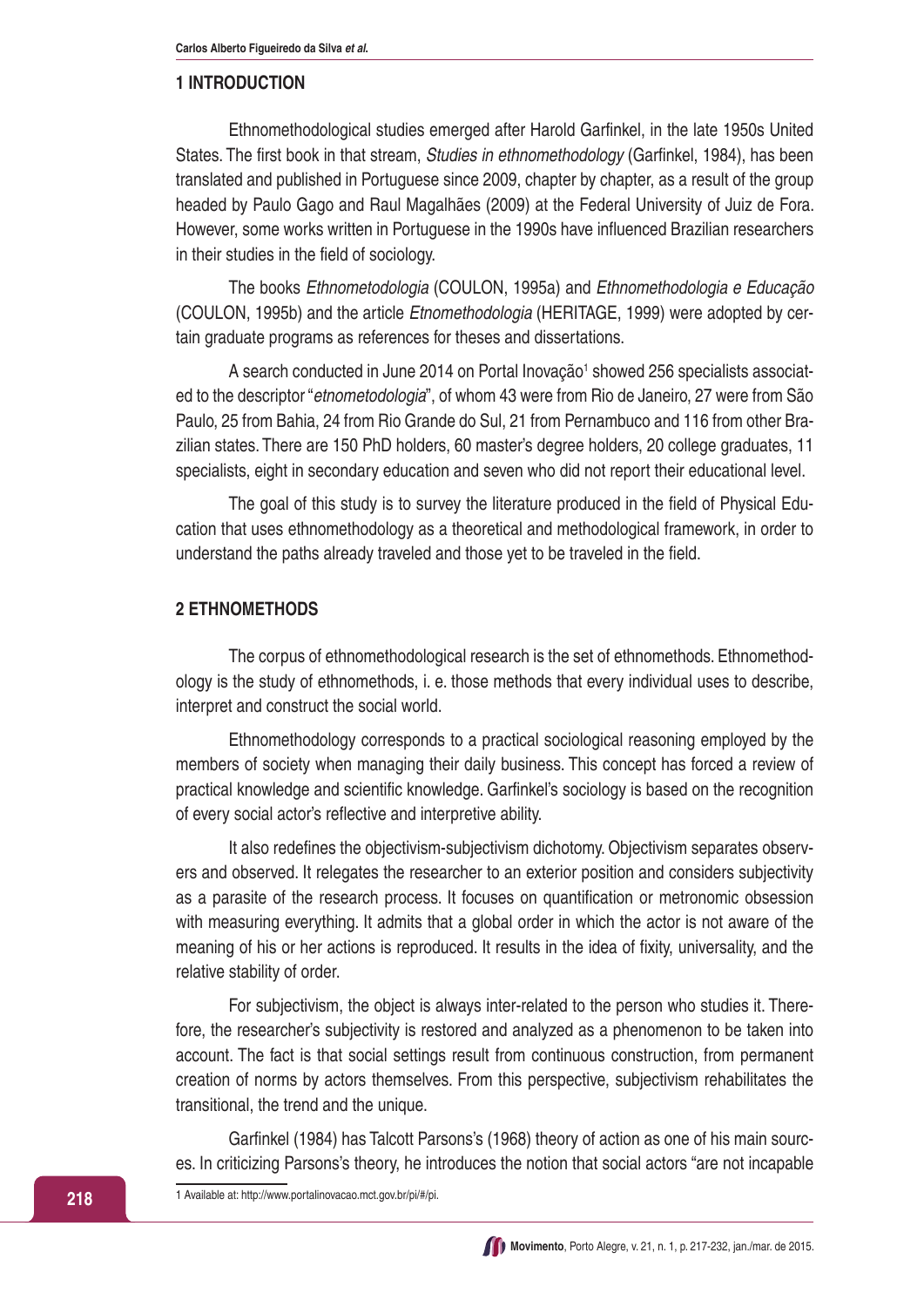of judgment who only reproduce the cultural and social norms they would have previously internalized – without being aware of them" (COULON, 1995b, p. 24).

Parsons (1968) argued that social actors' motivations are integrated into normative models that regulate conduct and reciprocal assessments. Under that proposition, an internalized system governs our behavior and even our thoughts. Symbols acquire meaning in totalities like language, which preexists our encounters, as a reference system and as an eternal, inexhaustible and stable resource. Parsons (1937, 1968) undergoes reinterpretation and mitigation with respect to normative character.

According to ethnomethodology, the relationship between actor and situation is not due to cultural contents or norms; it is produced by processes of interpretation. Thus, the normative paradigm gives way to the interpretative paradigm. For Parsons (1968), actors submit to social norms, which, in turn, determine their actions; they are then deprived of reflexivity and therefore unable to analyze their dependence to that set of standards. Instead of considering reflexivity as an obstacle, Garfinkel (1984) places it as the first condition for understanding social order. Norms are present and influence actors, but actors interact by interpreting, adjusting and modifying them.

Based on and in opposition to Parsons (1968), Garfinkel (1984) sees actors as active subjects in the construction of reality, introducing the concept of reflexivity. He incorporates the thesis of reciprocity of perspectives: while individuals never have similar experiences since each one has his or her own way of interpreting, they assume they are identical for practical purposes.

Garfinkel (1984) presents the notion of understanding in contrast to explaining, and proposes the study of interpretation processes we use in our everyday lives to ascribe meaning to our actions and the actions of others. Everyday language hides a whole treasure of pre-established types and features of social essence, which harbor unexplored content. The social world is that of everyday life, experienced by people who have no a priori theoretical interest in the constitution of the world: it is an inter-subjective world of routines in which everyday life actions are generally carried out in practice.

Social facts should be considered as practical achievements. The social fact is a product of the continuous activity of human beings, who apply their knowledges, processes, rules of behavior. The analysis of these is the real task of the researcher.

Ethnomethodology is interested in actors' creative role in the construction of their everyday lives. It devotes special attention to the details of that construction. It is based on the theoretical tradition according to which social objects are constructed. We ascribe meaning to objects in the course of our interactions. Even the meanings that enjoy stability over time must be renegotiated with each new interaction. Interaction means negotiated, temporary and fragile order, which must be permanently reconstructed to interpret the world.

The view of permanent construction of society by itself implies, on the other hand, forgetting such construction and transforming the works of practical activity into a practical-inert world. Ethnomethodology captures institution in the active sense of instituting rather than its stability. It insists on the ordinary instituter operating in everyday life, on the everyday life institution work.

The view of an active subject in the process of construction of reality could, for example, be interpreted from another perspective, as one of the manifestations of an ideological masking,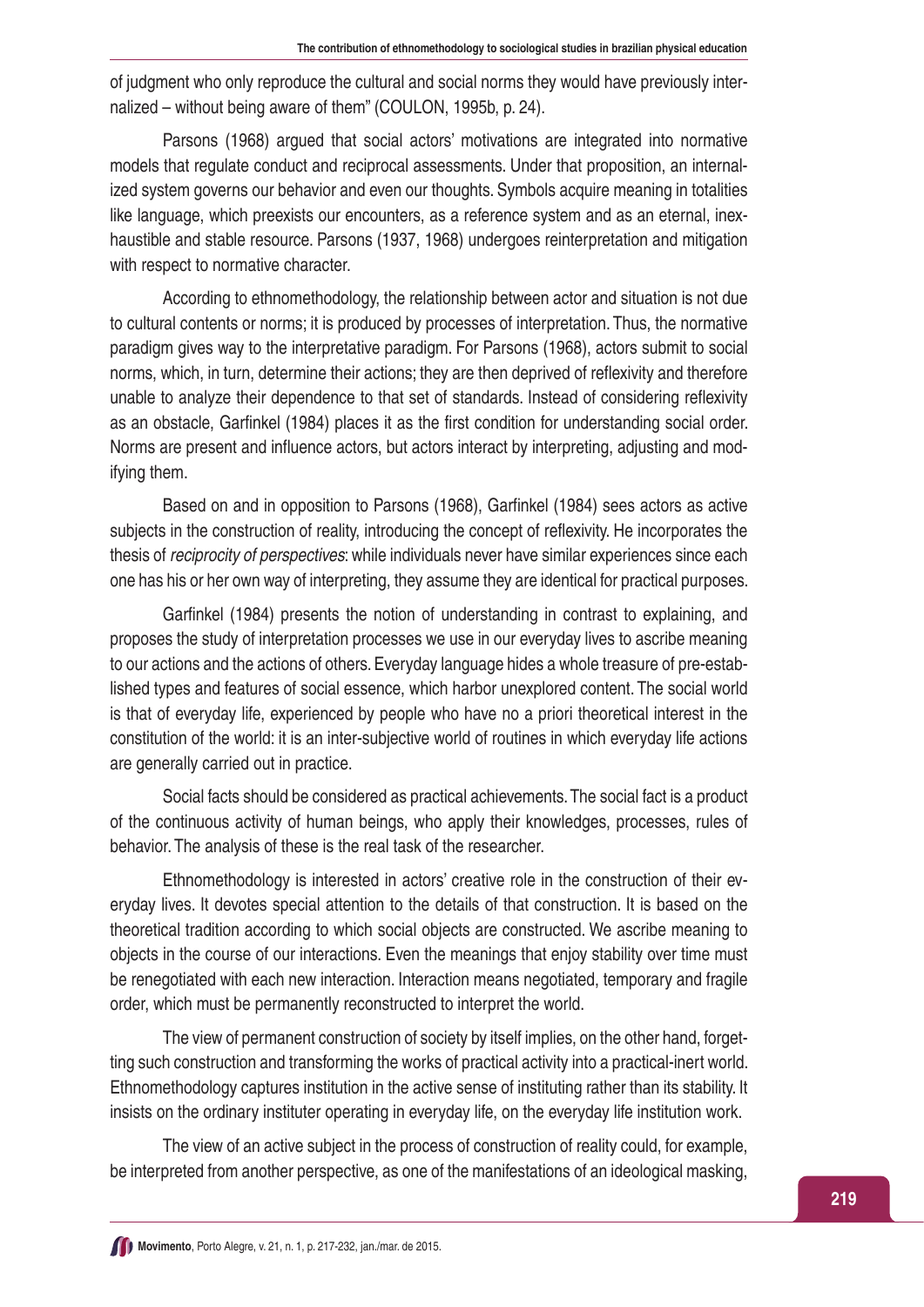which would be aimed at preserving the determinant role of production relations on which that subject is dependent.

Abric (1994, p. 217) asks the following question: "[...] do social practices determine representations or is it the other way around? Or are them inextricably linked and interdependent?". Abric (1994, p. 229) tends to admit that the system of representation seems to determine practices and behaviors. He says: "[...] we have seen more precisely that the representations constituted and sometimes deeply anchored in collective history allow us to explain individuals' choices".

However, it seeks a compromise by saying that this finding "[...] cannot result in an outright exclusion of the role played by practices in representations" (ABRIC, 1994, p. 230). It ends by concluding that practices and representations are interdependent.

However, if we look at Letizia's (2010) reflections opposing the idea that revolutionary action is "determined" by class consciousness, claiming that action indeed determines class consciousness, we would agree with the idea that social practices (actions) affect representations and not the opposite.

Despite Letizia's appreciation of action, the ethnomethodological view criticizes approaches for: a) their methodological irony, representing social actors as beings who are fundamentally ignorant of their condition – "cultural imbeciles", in Garfinkel's term; b) for advancing a priori theoretical categories c) for their tautologies (self-granted immunity against any kind of criticism, which will be deemed "alienated").

Ethnomethodology articulates ideas considering representations important, but the influence they ultimately have on individuals is subject to the methods of interpretation that these individuals put into practice in their everyday experience. The actions built by social actors allow integrating individual experiences and histories, thus supporting group heterogeneity and contradictions. Therefore, social actors are active in the construction of representations rather than mere reproducers of the influences they receive from society.

The ethnomethodological perspective does not displace the lived world, interaction and the language of social relations of production of everyday life. Awareness of the fact that the world has been based on capital, that communication has been treated as a commodity, that language is negotiated all the time (since actors realize in practice the inexistence of free communication in the different social spaces they occupy) are characteristics that lead us to understand that ethnomethodology and other approaches could even converge in some aspects, but somehow ethnomethodology is a disruptive pathway, which usually is not juxtaposed to any other.

#### **3 METHODS**

This is a survey-based, qualitative and quantitative study. Data were collected in the following databases: NUTESES (Brazilian Center of Thesis and Dissertations in Physical Education, Sports, Education and Special Education), Portal Inovação (Ministry of Science and Technology) and Google Scholar. Apart from these, the survey was conducted in some journals<sup>2</sup> classified between concepts A1 and B3 by Qualis CAPES, which published predominantly articles in the socio-cultural area.

2 Revista Brasileira de Ciências do Esporte, Movimento, Motriz, Pensar a Prática, Revista da Educação Física/UEM, and Revista Brasileira de Ciência.

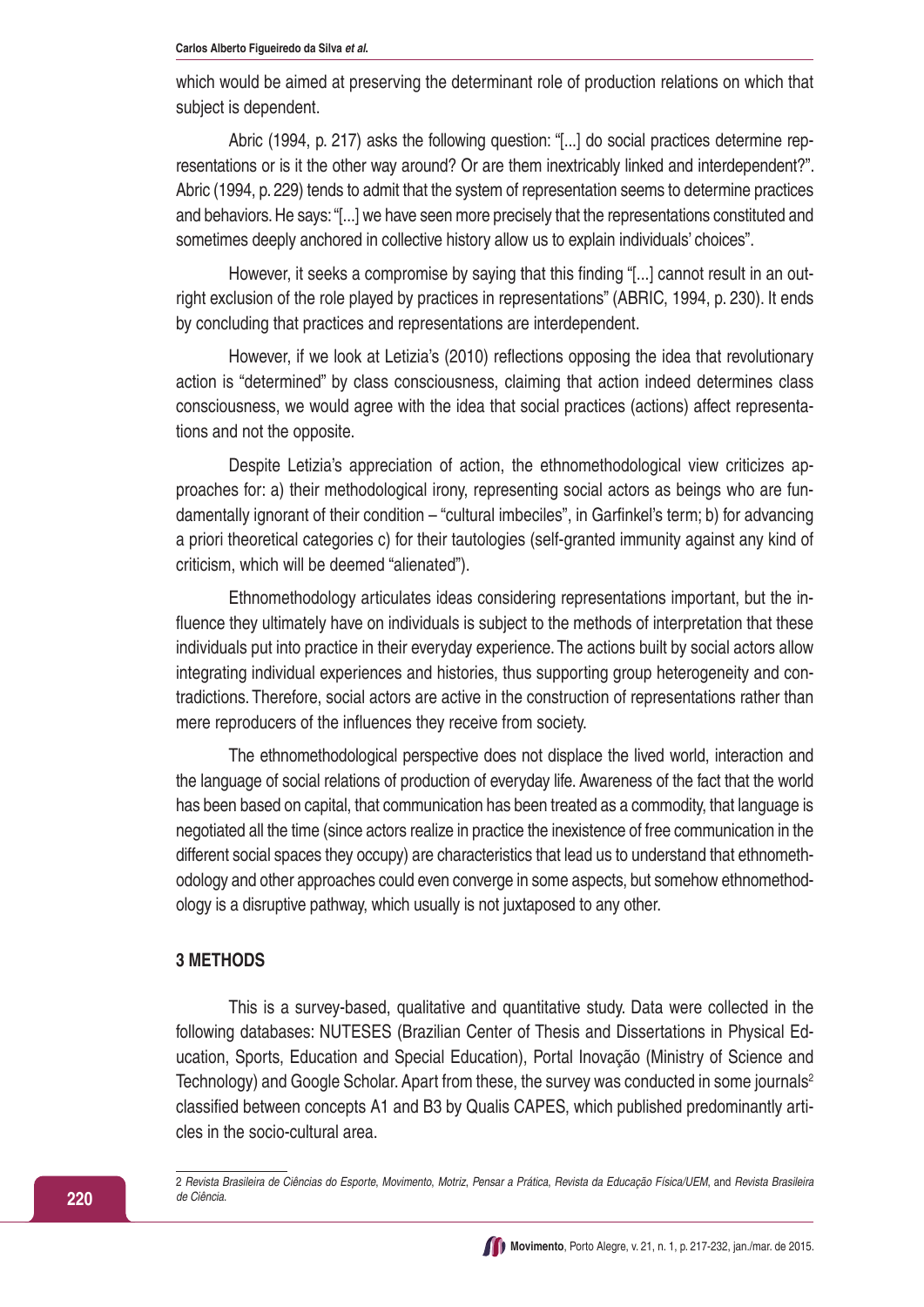The following keywords were used: etnometodologia, etnométodos, etnomodelos and etno, in isolation and also as pairs with "educação física".

## **4 RESULTS**

For data analysis, works found were organized in three categories: 1) works that mention ethnomethodology; 2) pluri-methodological works on ethnomethodology; 3) works with ethnomethodology as their main theoretical reference.

The first category refers to studies that mention ethnomethodology in their methodology, but do not use its key concepts. To better analyze the data, the table below briefly exposes the works included in this category.

| <b>Title</b>   |                                                                                                                                                                                          | <b>Authors</b>                 | <b>Goals</b>                                                                                                                                                                                           | <b>Keywords</b>                                                       | Publica-<br>tion/year                      |
|----------------|------------------------------------------------------------------------------------------------------------------------------------------------------------------------------------------|--------------------------------|--------------------------------------------------------------------------------------------------------------------------------------------------------------------------------------------------------|-----------------------------------------------------------------------|--------------------------------------------|
| 1              | Jogos de gênero: o<br>recreio numa escola<br>de ensino funda-<br>mental.                                                                                                                 | Cruz and<br>Carvalho           | To reveal the multiple nuanc-<br>es of power games that ap-<br>parently similar actions hide<br>among 7-10-year-old chil-<br>dren during school recess.                                                | Recreio escolar,<br>brincadeiras,<br>relações de<br>gênero, conflito. | Cadernos<br>Pagu, 2006.                    |
| $\overline{c}$ | Só quero mesmo que<br>melhore sentidos e<br>significados dos cata-<br>dores do lixão a res-<br>peito do seu mundo e<br>da educação física.                                               | Ramos,<br>Cardoso<br>and Silva | To analyze life, work and<br>leisure of situations of gar-<br>bage collectors at the Porto<br>do Rosa reservoir, as well as<br>their way of organizing time<br>at work and out of work at<br>the dump. | Educação física,<br>formação de<br>professores,<br>saber docente.     | Anais do VI<br>ENFEFE,<br>2002.            |
| 3              | Metáforas da dis-<br>criminação no futebol<br>brasileiro.                                                                                                                                | Silva and<br>Votre             | To analyze the metaphors<br>of discrimination in football<br>conveyed by the media.                                                                                                                    | Imaginário,<br>metáforas, es-<br>porte.                               | Revista<br>Corpus et<br>Scientia,<br>2010. |
| 4              | Para além do os-<br>tracismo no futebol:<br>um estudo de caso<br>de um ex-jogador<br>famoso.                                                                                             | Ribeiro                        | investigate<br>ostracism<br>To<br>in football. The theoretical<br>framework used was content<br>analysis.                                                                                              | Futebol, mídia<br>esportiva e ído-<br>los esportivos.                 | Arquivos em<br>Movimento,<br>2010.         |
| 5              | Um saber com sabor:<br>"da cultura do corpo",<br>de J. Daolio.                                                                                                                           | Betti                          | To write a critical dissertation<br>on body culture according to<br>Jocimar Daólio.                                                                                                                    | Não aparecem.                                                         | Motriz,<br>1995.                           |
| 6              | Crítica a uma propos-<br>ta de educação<br>física direcionada à<br>promoção da saúde<br>a partir do referencial<br>da sociologia do cur-<br>rículo e da pedagogia<br>crítico-superadora. | Ferreira                       | To discuss the proposed<br>curriculum for Physical Ed-<br>ucation.                                                                                                                                     | Educação física,<br>teoria, currículo.                                | Movimento,<br>1997.                        |

|  |  | Table 1 - Works that mention ethnomethodology |  |
|--|--|-----------------------------------------------|--|
|  |  |                                               |  |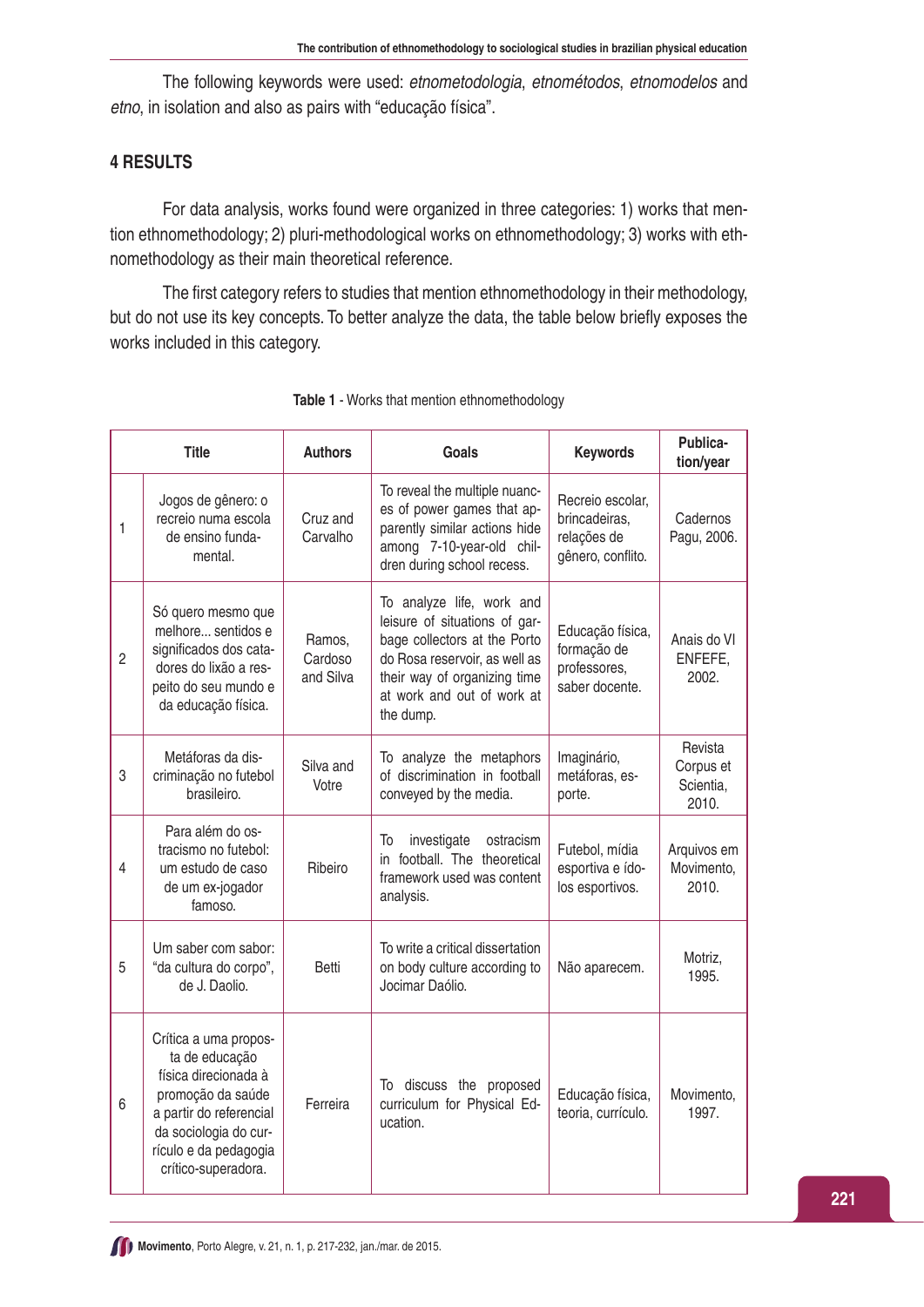|                | <b>Title</b>                                                                                                                                     | <b>Authors</b>                                     | Goals                                                                                                                                                                                                                                                                              | <b>Keywords</b>                                                                                        | Publica-<br>tion/year                                               |
|----------------|--------------------------------------------------------------------------------------------------------------------------------------------------|----------------------------------------------------|------------------------------------------------------------------------------------------------------------------------------------------------------------------------------------------------------------------------------------------------------------------------------------|--------------------------------------------------------------------------------------------------------|---------------------------------------------------------------------|
| $\overline{7}$ | A Educação Física<br>Escolar como tema<br>da produção do<br>conhecimento nos<br>periódicos da área no<br>Brasil (1980-2010):<br>parte II         | Bracht et al.                                      | To analyze production of<br>knowledge on Physical Ed-<br>ucation conveyed in four of<br>the main Brazilian journals:<br>Movimento, Revista Brasile-<br>ira de Ciências do Esporte,<br>Motrivivência and Pensar a<br>Prática.                                                       | Educação<br>Física escolar,<br>epistemologia,<br>publicações<br>periódicas como<br>assunto.            | Movimento,<br>2012.                                                 |
| 8              | Relações socioprofis-<br>sionais como ele-<br>mento de influência<br>na construção das<br>identidades docentes.                                  | Rodrigues,<br>Figueiredo<br>and An-<br>drade Filho | To understand how a Physi-<br>cal Education teacher builds<br>teaching identities, consid-<br>ering relational experiences<br>lived with the organization/<br>structure of the institution,<br>with adult subjects and child<br>subjects in the context of<br>childhood education. | Educação física<br>e treinamento,<br>docentes.                                                         | Movimento,<br>2012.                                                 |
| 9              | Imagens da prática<br>profissional em aca-<br>demias de ginástica<br>na cidade do Rio de<br>Janeiro.                                             | Coelho Filho<br>and Votre                          | provide subsidies<br>To<br>to<br>Physical Education courses,<br>bringing professional training<br>closer to the field of works at<br>fitness gyms.                                                                                                                                 | Educação física,<br>academia de<br>ginástica, mer-<br>cado de tra-<br>balho, formação<br>profissional. | Revista<br><b>Brasileira</b><br>de Ciências<br>do Esporte,<br>2010. |
| 10             | O estado da arte de<br>comunidades qui-<br>Iombolas no Paraná:<br>produção de conhe-<br>cimento e práticas<br>corporais recorrentes              | Souza and<br>Lara                                  | To analyze production of<br>knowledge about maroon<br>communities in Paraná.                                                                                                                                                                                                       | Quilombola,<br>produção<br>acadêmica,<br>práticas corpo-<br>rais.                                      | Revista da<br>Educação<br>Física/UEM,<br>2011.                      |
| 11             | O caráter funcional<br>do abandono do<br>trabalho docente na<br>Educação Física na<br>dinâmica da cultura<br>escolar                             | Pich,<br>Schaeff and<br>Carvalho                   | To understand the function-<br>al character of abandoning<br>teaching of Physical Edu-<br>cation for the dynamics of<br>school culture.                                                                                                                                            | Cultura escolar,<br>abandono do<br>trabalho docen-<br>te, Educação<br>Física escolar.                  | Revista<br>Educação,<br>2013.                                       |
| 12             | A cultura escolar<br>da educação física<br>no EJA: o paradoxo<br>entre a ruptura com<br>a noção de atividade<br>e a falta da prática<br>corporal | Pich and<br>Fontoura                               | To identify teacher identity in<br>the school culture of Physi-<br>cal Education, as well as its<br>offer in the curriculum.                                                                                                                                                       | Educação física<br>escolar, cultura<br>escolar, Edu-<br>cação de jovens<br>e adultos.                  | Educación<br>Física y<br>Ciencia,<br>2013.                          |

Source: authors

The second category includes works that used ethnomethodology as a theoretical and methodological framework in conjunction with others, thus characterizing a pluri-methodological approach. Eleven works were included in this category.

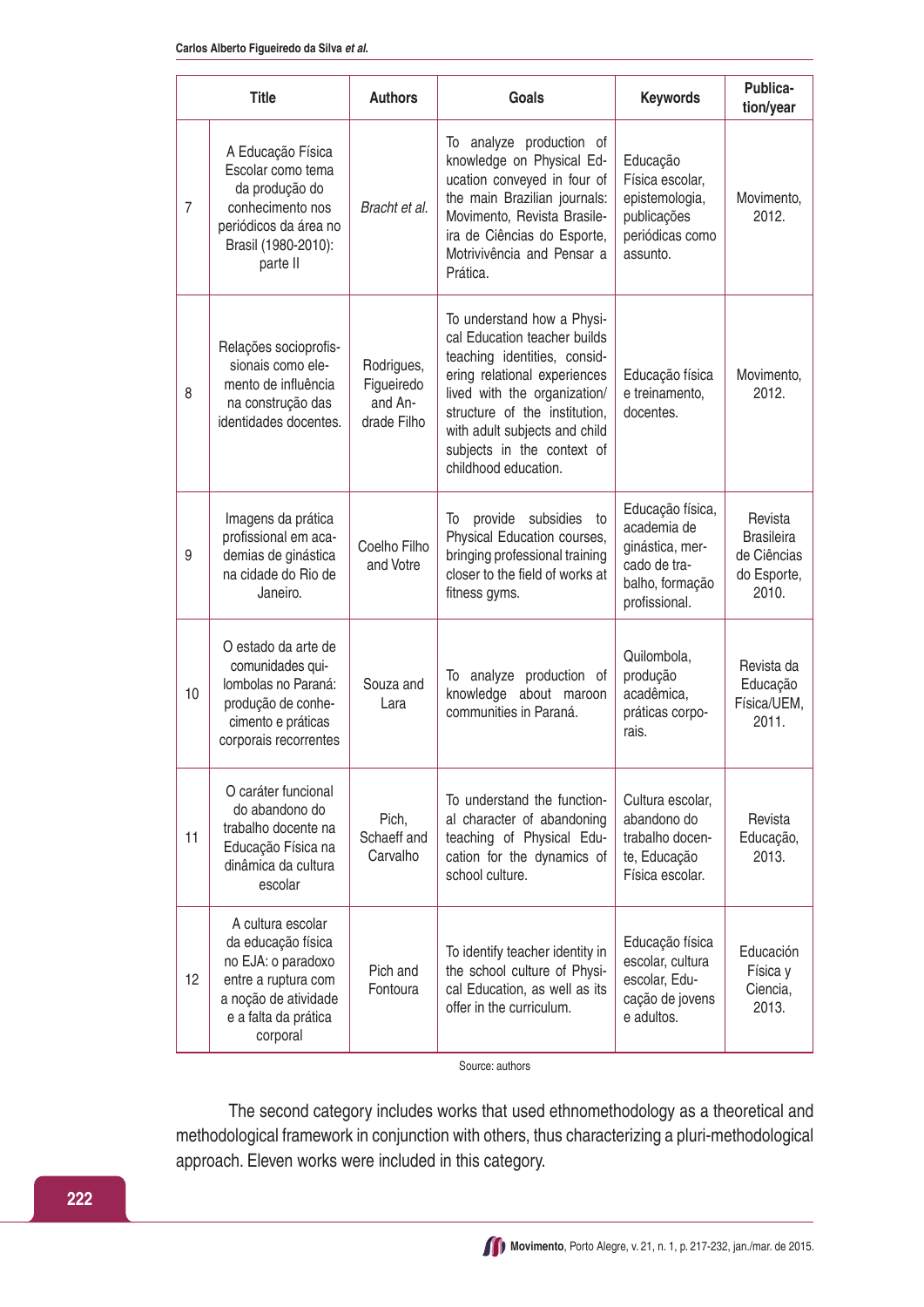| Table 2: Pluri-methodological ethnomethodology work. |  |
|------------------------------------------------------|--|
|                                                      |  |

|                | <b>Title</b>                                                                                                                                                                                                                                                                              | <b>Authors</b>                 | Goals                                                                                                                                                                                                                                                                                                                                                  | <b>Keywords</b>                                                             | <b>Publication/</b><br>year                                                     |  |
|----------------|-------------------------------------------------------------------------------------------------------------------------------------------------------------------------------------------------------------------------------------------------------------------------------------------|--------------------------------|--------------------------------------------------------------------------------------------------------------------------------------------------------------------------------------------------------------------------------------------------------------------------------------------------------------------------------------------------------|-----------------------------------------------------------------------------|---------------------------------------------------------------------------------|--|
| 1              | Processos de<br>comunicação en-<br>tre o movimento<br>do corpo cênico<br>e da educação<br>física                                                                                                                                                                                          | <b>Dickel</b>                  | To examine the contribution of<br>dramaturgy languages to examine<br>relations between body movement<br>and human movement. To reflect<br>on the different communication as-<br>pects related to the realization of<br>human movement, trying to show<br>the interrelationships of the lan-<br>guages of the theatrical arts and<br>Physical Education | Do not appear.                                                              | Master's<br>dissertation<br>(UFSM/RS)<br>2003                                   |  |
|                |                                                                                                                                                                                                                                                                                           |                                | 1) Ethnomethodology: this work used it as a reference. It also employed Steve Woolgar's reflective ethnographic<br>method of ethnoscenology (methodology of inter-theoretical relationships between different universes of knowl-<br>edge) and ethnosciences. Key concepts approached included: practice, realization, and membership.                 |                                                                             |                                                                                 |  |
| $\overline{c}$ | Ciclopoiesis-<br>Reflexões sobre<br>o se movimentar<br>de bicicleta e a<br>obra de Matur-<br>ana.                                                                                                                                                                                         | Ferrari<br>and Car-<br>doso    | To describe the characteristics<br>of networks of conversations as<br>a concrete example of the day-<br>to-day on the road; reflection on<br>a bike trip and the work of Mat-<br>urana.                                                                                                                                                                | Do not appear.                                                              | Anais do IV<br>Congresso<br>Sulbrasileiro<br>de Ciências<br>do Esporte,<br>2008 |  |
|                |                                                                                                                                                                                                                                                                                           |                                | 2) Ethnomethodology: it uses ethnography and hermeneutics as its theoretical framework. It cites Alain Coulon<br>and speaks of ethnomethods. It does not address the key concepts.                                                                                                                                                                     |                                                                             |                                                                                 |  |
| 3              | A prática da<br>Educação Física<br>entre os cata-<br>dores de lixo:<br>realidades e<br>perspectivas                                                                                                                                                                                       | Ramos,<br>Silva and<br>Cardoso | To analyze the motor and verbal<br>discourse of garbage collectors<br>about the meaning and signifi-<br>cance of their world and Physical<br>Education classes for their social<br>life.                                                                                                                                                               | Garbage, ecolo-<br>gy and environ-<br>ment.                                 | Cadernos<br>de estudos<br>e pesquisas,<br>2004                                  |  |
|                | tent. The key concepts do not appear.                                                                                                                                                                                                                                                     |                                | 3) Ethnomethodology: authors use the anthropological approach of ethnomethodology and the analysis of con-                                                                                                                                                                                                                                             |                                                                             |                                                                                 |  |
| 4              | Futebol, lingua-<br>gem e mídia: en-<br>trada, ascensão<br>e consolidação<br>dos negros e<br>mestiços no<br>futebol brasileiro.                                                                                                                                                           | Silva                          | To investigate the rise of blacks<br>and mestizos in Brazilian football.                                                                                                                                                                                                                                                                               | Do not appear.                                                              | <b>PhD Thesis</b><br>(UGF/RJ)<br>2002                                           |  |
|                | 4) Ethnomethodology: it is present in the understanding of the reality constructed by social actors, as well as in<br>the theory of social representations. Key concepts identified in this study were: reflexivity, indexicality, member-<br>ship, accountability and practical actions. |                                |                                                                                                                                                                                                                                                                                                                                                        |                                                                             |                                                                                 |  |
| 5              | Entre o drama<br>e a tragédia:<br>pensando os<br>projetos sociais<br>de dança na<br>cidade do Rio de<br>Janeiro                                                                                                                                                                           | Assis                          | To investigate the meanings of<br>social projects in dance offered<br>free of charge to low-income<br>communities in the city of Rio de<br>Janeiro.                                                                                                                                                                                                    | Favela, social<br>projects of<br>dance, social<br>imaginary and<br>tragedy. | <b>PhD Thesis</b><br>(UGF/RJ)<br>2003                                           |  |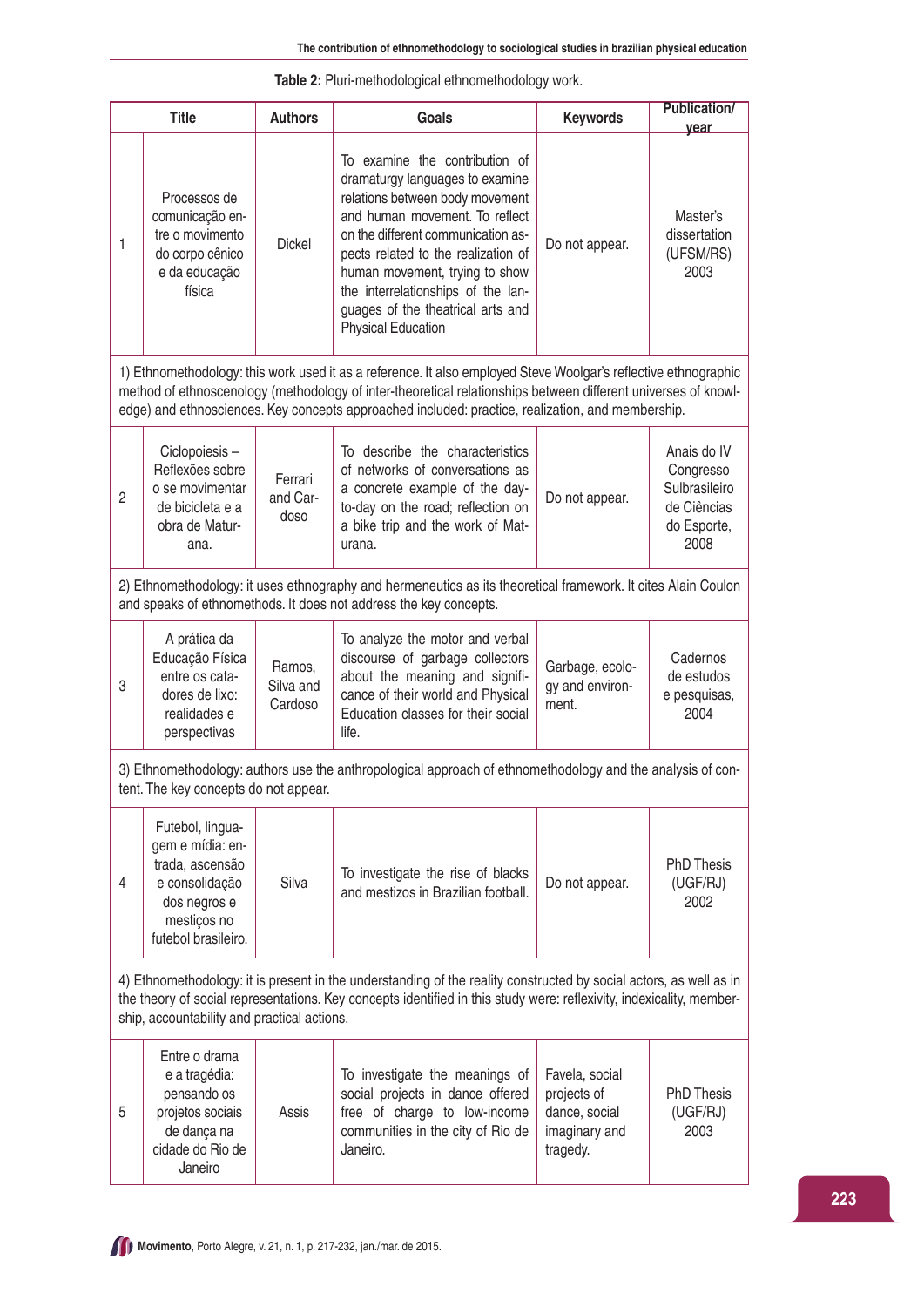|    | <b>Title</b>                                                                                                                                                                                                                                                                                                                                                                                                                                                                                                                                                              | <b>Authors</b>      | Goals                                                                                                                                                                                                                                                                                                                                                                                                                                                                                                                                                                            | <b>Keywords</b>                                                                               | <b>Publication/</b><br>year                                         |  |  |
|----|---------------------------------------------------------------------------------------------------------------------------------------------------------------------------------------------------------------------------------------------------------------------------------------------------------------------------------------------------------------------------------------------------------------------------------------------------------------------------------------------------------------------------------------------------------------------------|---------------------|----------------------------------------------------------------------------------------------------------------------------------------------------------------------------------------------------------------------------------------------------------------------------------------------------------------------------------------------------------------------------------------------------------------------------------------------------------------------------------------------------------------------------------------------------------------------------------|-----------------------------------------------------------------------------------------------|---------------------------------------------------------------------|--|--|
|    | 5) Ethnomethodology: It is possible to implicitly identify the key concepts of ethnomethodology as researcher<br>and research subjects experience interaction games with negotiation of interests where, in addition to informa-<br>tion, they exchange affections, anxieties, tensions and frustrations. The study's methodology was discourse<br>analysis and ethnomethodology. The latter was used in the second phase of the research providing the basis for<br>immersion in the investigative field. The key concepts of ethnomethodology are not overtly explicit. |                     |                                                                                                                                                                                                                                                                                                                                                                                                                                                                                                                                                                                  |                                                                                               |                                                                     |  |  |
| 6  | O estado da<br>arte nos estudos<br>sobre discurso,<br>conteúdo e<br>significado na<br>educação física                                                                                                                                                                                                                                                                                                                                                                                                                                                                     | Votre               | To analyze studies on discourse,<br>content and meaning in order to<br>offer suggestions for a minimum<br>program of research methodol-<br>ogy in semiotics of physical and<br>sports activities and social repre-<br>sentations.                                                                                                                                                                                                                                                                                                                                                | Semiotics, pos-<br>tulates, social<br>representations,<br>anchoring and<br>objectification    | Movimento,<br>2003                                                  |  |  |
|    | plicitly stated.                                                                                                                                                                                                                                                                                                                                                                                                                                                                                                                                                          |                     | 6) Ethnomethodology is mentioned alongside discourse analysis, social representations, social imaginary, eth-<br>nography, semiotics, philosophy of language and cultural anthropology. These partnerships establish a bias<br>towards a micro-level approach, focusing on the contributions of individuals to production of meanings, actions<br>and reactions in real situations of interaction and practice. The key concepts of ethnomethodology are not ex-                                                                                                                 |                                                                                               |                                                                     |  |  |
| 7  | O discurso do<br>profissional de<br>ginástica em<br>academia no Rio<br>de Janeiro                                                                                                                                                                                                                                                                                                                                                                                                                                                                                         | Coelho<br>Filho     | To analyze the discourse on the<br>work process of gymnastics pro-<br>fessionals in Rio de Janeiro gyms.                                                                                                                                                                                                                                                                                                                                                                                                                                                                         | Gymnastics,<br>leisure, gender,<br>representations                                            | Movimento,<br>2000                                                  |  |  |
|    | cepts of ethnomethodology do not appear in the text.                                                                                                                                                                                                                                                                                                                                                                                                                                                                                                                      |                     | 7) The main methodological framework is content analysis. In the methodology, the author says he uses some<br>concepts of ethnomethodology, citing Coulon and Garfinkel, but he does not say which concepts. The key con-                                                                                                                                                                                                                                                                                                                                                        |                                                                                               |                                                                     |  |  |
| 8  | Sobre a for-<br>mação profis-<br>sional dos<br>professores de<br>educação física<br>e as teorias do<br>saber docente                                                                                                                                                                                                                                                                                                                                                                                                                                                      | Alves               | To discuss the theories that focus<br>on the knowledges and the work<br>of teachers in Brazilian education.                                                                                                                                                                                                                                                                                                                                                                                                                                                                      | Teacher training,<br>teaching knowl-<br>edge, epistemol-<br>ogy of practice,<br>teaching work | Pensar a<br>Prática, 2006                                           |  |  |
|    | used included: practice and reflexivity.                                                                                                                                                                                                                                                                                                                                                                                                                                                                                                                                  |                     | 8) Ethnomethodology is cited next to behaviorism, cognitivism and phenomenology as approaches derived from<br>the human and social sciences that contribute to the field of study on teachers' knowledges. Also together with<br>symbolic interactionism and ethnography, ethnomethodology is mentioned as an approach from a sociological<br>perspective. The study is focused on the way teachers' knowledge is built in the professional and even pre-pro-<br>fessional socialization process, in areas such as family, school and the university, among others. Key concepts |                                                                                               |                                                                     |  |  |
| 9  | A representação<br>social de na-<br>dadores masters<br>campeões sobre<br>sua prática<br>competitiva na<br>natação.                                                                                                                                                                                                                                                                                                                                                                                                                                                        | Devide<br>and Votre | To Identify the elements of social<br>representations of master swim-<br>mers on competitive swimming,<br>locating any differences related<br>to age.                                                                                                                                                                                                                                                                                                                                                                                                                            | Social representa-<br>tion, master-level<br>swimming and<br>competition                       | Revista<br><b>Brasileira</b><br>de Ciências<br>do Esporte,<br>2000. |  |  |
|    | 9) The pluri-methodological approach of the study was based on social representations, discourse analysis and<br>ethnomethodology, focusing on four categories (competition, health, aging and leisure). The membership and<br>indexicality were the key concepts used.                                                                                                                                                                                                                                                                                                   |                     |                                                                                                                                                                                                                                                                                                                                                                                                                                                                                                                                                                                  |                                                                                               |                                                                     |  |  |
| 10 | Trilhas interpre-<br>tativas: recon-<br>hecendo os elos<br>com a educação<br>física.                                                                                                                                                                                                                                                                                                                                                                                                                                                                                      | Paiva and<br>França | To discuss the theoretical and so-<br>cial dimension in the organization<br>of interpretive pathways in order to<br>approach the body culture and the<br>environment to maintain institu-<br>tional and community exchanges.                                                                                                                                                                                                                                                                                                                                                     | Interpretive trails,<br>environmental ed-<br>ucation and Phys-<br>ical Education              | Revista<br><b>Brasileira</b><br>de Ciências<br>do Esporte,<br>2007  |  |  |

**Movimento**, Porto Alegre, v. 21, n. 1, p. 217-232, jan./mar. de 2015.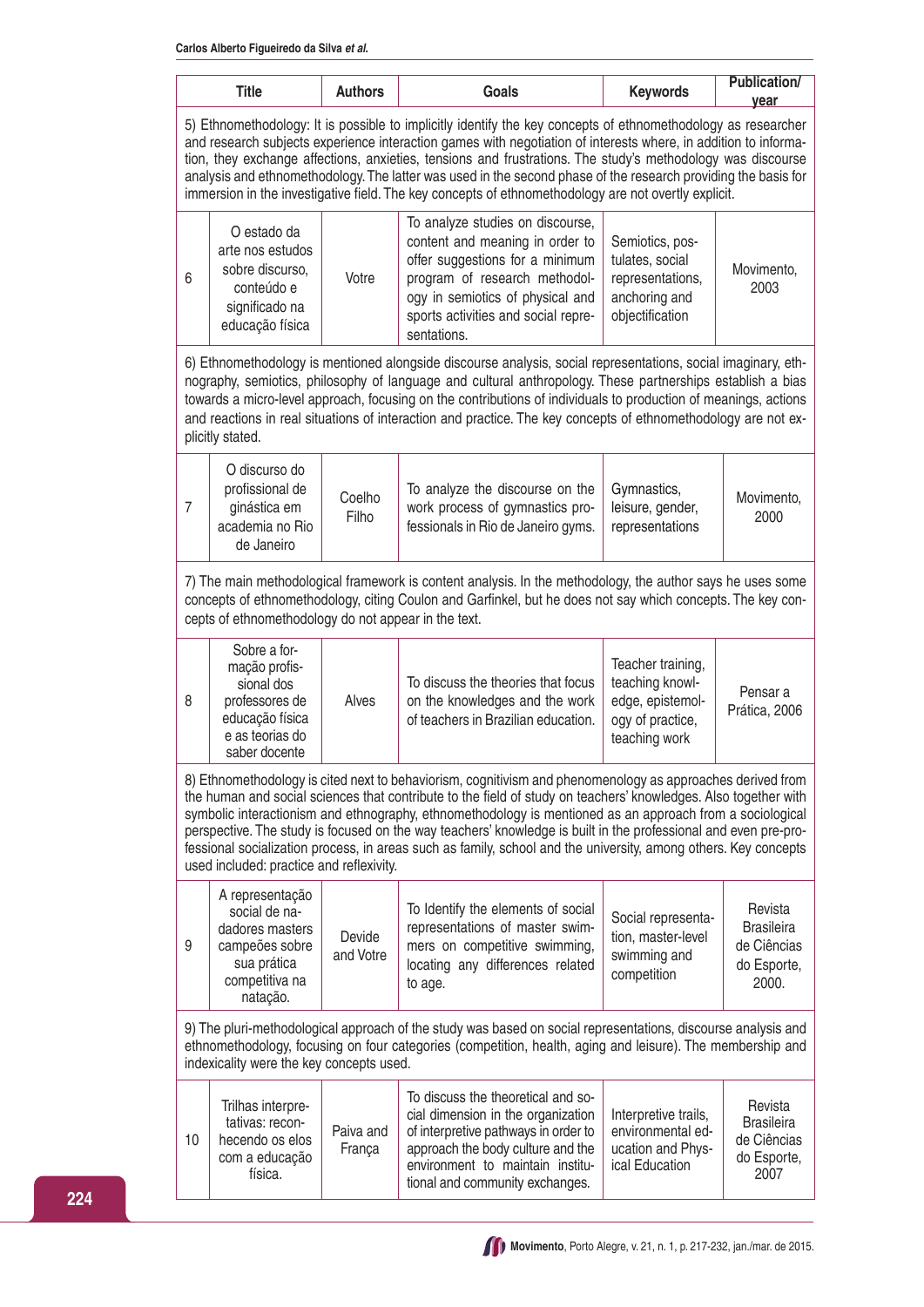**The contribution of ethnomethodology to sociological studies in brazilian physical education**

|                                                                                                                                                                                                                                                                                                                               | <b>Title</b>                                                                           | <b>Authors</b> | Goals                                                                                       | <b>Keywords</b>                                                               | <b>Publication/</b><br><u>vear</u>              |  |  |  |  |  |  |  |  |
|-------------------------------------------------------------------------------------------------------------------------------------------------------------------------------------------------------------------------------------------------------------------------------------------------------------------------------|----------------------------------------------------------------------------------------|----------------|---------------------------------------------------------------------------------------------|-------------------------------------------------------------------------------|-------------------------------------------------|--|--|--|--|--|--|--|--|
| 10) Data were collected through tools such as: interviews, observation, photography, footage, protocols and<br>records of the physical assessment process, and then given a descriptive and interpretive treatment according<br>to Coulon's (1995) analysis of conversation. Reflectivity is the key concept that stands out. |                                                                                        |                |                                                                                             |                                                                               |                                                 |  |  |  |  |  |  |  |  |
| 11                                                                                                                                                                                                                                                                                                                            | O impulso lúdico<br>na formação e<br>vida de profes-<br>sores de edu-<br>cação física. | Pires          | To analyze socialization of knowl-<br>edge and the lives of Physical<br>Education teachers. | Playful, corporeal-<br>ity, teachers' pro-<br>fessional training<br>and lives | XVI CON-<br><b>BRACE III</b><br>CONICE.<br>2009 |  |  |  |  |  |  |  |  |
| 11) Ethnomethodology was used with the biographical approach that acknowledges life story as a guide for<br>research. The key concept that stands out is reflexivity.                                                                                                                                                         |                                                                                        |                |                                                                                             |                                                                               |                                                 |  |  |  |  |  |  |  |  |
|                                                                                                                                                                                                                                                                                                                               |                                                                                        |                | Course outboxe                                                                              |                                                                               |                                                 |  |  |  |  |  |  |  |  |

Source: authors

Eleven works were listed in the third category – ethnomethodology works that use it as a central theoretical reference.

|              | <b>Title</b>                                                                                                                                                        | <b>Authors</b>             | Goals                                                                                                                                                                                                                                                                   | Key words                                                                           | <b>Publication/</b><br>year                |
|--------------|---------------------------------------------------------------------------------------------------------------------------------------------------------------------|----------------------------|-------------------------------------------------------------------------------------------------------------------------------------------------------------------------------------------------------------------------------------------------------------------------|-------------------------------------------------------------------------------------|--------------------------------------------|
| 1            | Epistemologia<br>da prática ped-<br>agógica na Edu-<br>cação Física nas<br>séries iniciais do<br>ensino funda-<br>mental.                                           | Meurer<br>and Perei-<br>ra | To elaborate on the knowledg-<br>es necessary for professional<br>practice and the reality of the<br>discipline in schools. Object of<br>study: knowledges necessary for<br>professional practice.                                                                      | Epistemology,<br>Physical Ed-<br>ucation, early<br>grades                           | Educación<br>Física y De-<br>portes, 2005  |
|              | Sul. The key concepts do not appear explicitly.                                                                                                                     |                            | 1) To carry out the study, the authors conducted interviews, observations, participation in pedagogical meetings<br>and practical action in two classes of initial grades in a state school in the city of Santa Maria, Rio Grande do                                   |                                                                                     |                                            |
| $\mathbf{2}$ | Revelando a<br>dança funk como<br>expressividade<br>da linguagem<br>corporal na<br>escola: uma<br>pesquisa ação<br>em etnometod-<br>ologia na edu-<br>cação física. | Ramos                      | To analyze students' construc-<br>tions and<br>explanations, so-<br>cial-actors from ethnomethods<br>recognized in the particular vo-<br>cabulary of ethnomethodology,<br>described in indexical process-<br>es, membership and practical or<br>accountability notions. | Funk,<br>ethno-<br>methodology and<br>dance                                         | Educación<br>Física y<br>Deportes<br>1998  |
|              | ship, practical notions or accountability.                                                                                                                          |                            | 2) Ethnomethodology was used as a central reference, with the following key concepts: indexicality, member-                                                                                                                                                             |                                                                                     |                                            |
| 3            | Etnométodos<br>e etnomodelos<br>de inclusão e<br>exclusão: uma<br>abordagem et-<br>nopedagógica.                                                                    | Silva                      | To identify, map and interpret<br>students' representations about<br>ethics in the context of Physical<br>Education.                                                                                                                                                    | Ethnomethod-<br>ology, ethics,<br>moral, Physical<br>Education, social<br>inclusion | Revista Cor-<br>pus et Scien-<br>tia, 2005 |
|              | membership.                                                                                                                                                         |                            | 3) Ethnomethodology is the core reference and the author uses the following key concepts: reflexivity and                                                                                                                                                               |                                                                                     |                                            |

| Table 3 - Ethnomethodology works as the main theoretical framework. |  |  |
|---------------------------------------------------------------------|--|--|
|                                                                     |  |  |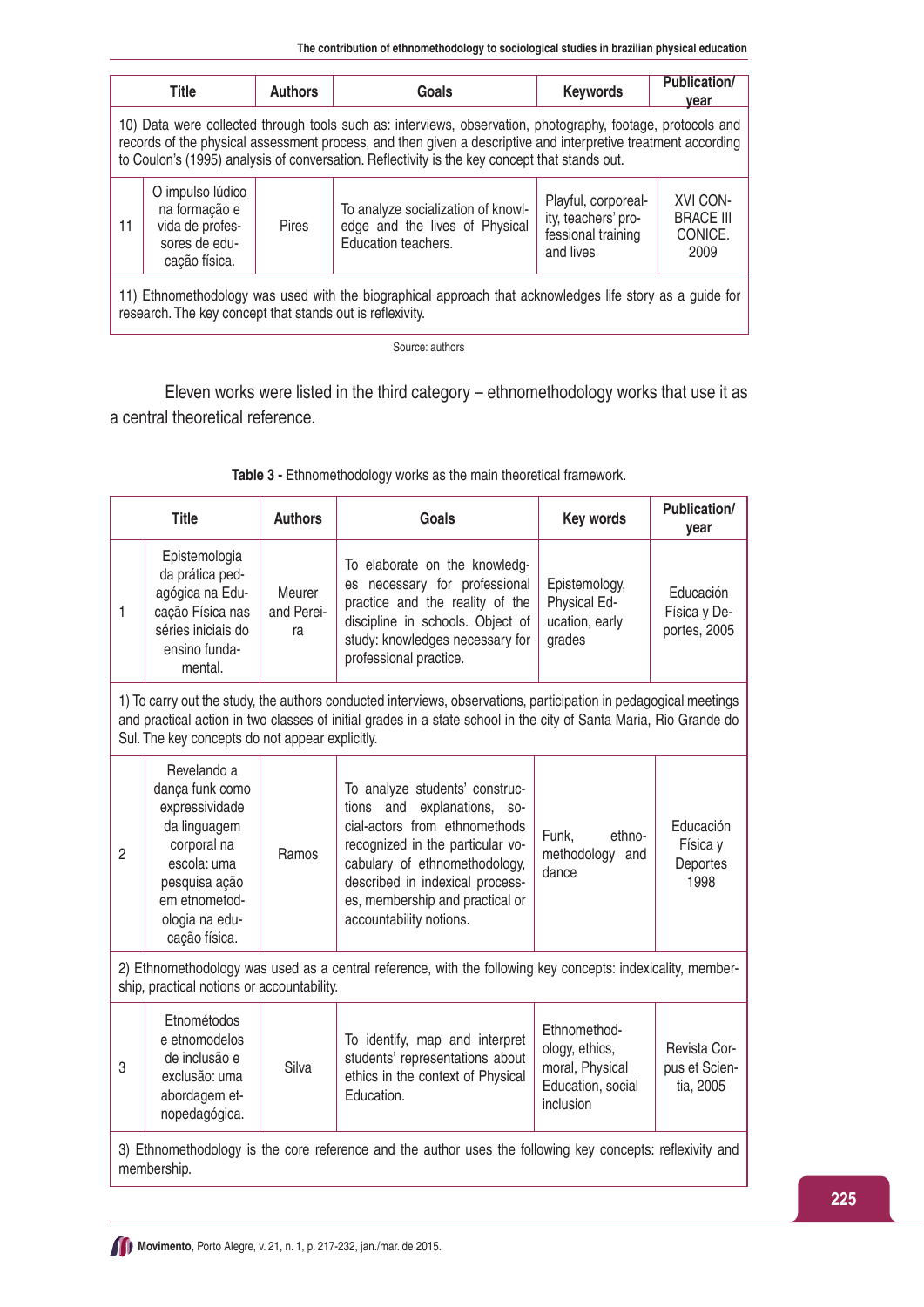|                | <b>Title</b>                                                                                                                                                        | <b>Authors</b>      | Goals                                                                                                                                                                                                                                                                        | <b>Key words</b>                                                        | Publication/<br>year                                                      |
|----------------|---------------------------------------------------------------------------------------------------------------------------------------------------------------------|---------------------|------------------------------------------------------------------------------------------------------------------------------------------------------------------------------------------------------------------------------------------------------------------------------|-------------------------------------------------------------------------|---------------------------------------------------------------------------|
| 4              | Etnometodologia<br>e discurso instru-<br>cional: elemen-<br>tos teórico-met-<br>odológicos para<br>a pesquisa de<br>sala de aula.                                   | Silva Neto          | To reflect on the development of<br>an operational theoretical and<br>methodological model in linguis-<br>tic research applied to class-<br>room discourse                                                                                                                   | Ethnomethodolo-<br>gy, applied linguis-<br>tics, classroom<br>discourse | Grupo de<br>Estudos<br>Linguísticos<br>do Nordeste<br>$-$ GELNE,<br>2002. |
|                |                                                                                                                                                                     |                     | 4) Ethnomethodology was used as the main reference and the concept of reflectivity was underscored.                                                                                                                                                                          |                                                                         |                                                                           |
| 5              | A participação<br>do profissional<br>de educação físi-<br>ca numa equipe<br>multidisciplinar<br>na Associação<br>Niteroiense dos<br>Deficientes Físi-<br>cos-ANDEF. | Gama e<br>Silva     | To analyze participation of Phys-<br>ical Education professionals in a<br>multidisciplinary team, working<br>to improve the quality of life of<br>people with special needs.                                                                                                 | Do not appear.                                                          | Revista<br><b>Trabalhos</b><br>Acadêmicos,<br>2010.                       |
|                |                                                                                                                                                                     |                     | 5) Ethnomethodology is used as the main theoretical and methodological framework.                                                                                                                                                                                            |                                                                         |                                                                           |
| 6              | O contrato lúdico<br>na prática de<br>futebol lazer -<br>estudo da repre-<br>sentação social.                                                                       | <b>Salles</b>       | To understand how the playful<br>contract is established in the<br>practice of football and leisure.                                                                                                                                                                         | Do not appear.                                                          | Master's<br>dissertation<br>(UGF/RJ)<br>1998                              |
|                |                                                                                                                                                                     |                     | 6) Em relação ao referencial teórico principal, utiliza a etnografia, objetivando estudar os etnométodos. 6) Re-<br>garding the main theoretical framework, it uses ethnography in order to study ethnomethods.                                                              |                                                                         |                                                                           |
| $\overline{7}$ | Motivação no<br>trekking: um<br>caminhar nas<br>montanhas.                                                                                                          | Miranda             | To discriminate the features of<br>motivation of trekking practi-<br>tioners.                                                                                                                                                                                                | Do not appear.                                                          | Tese de<br>doutorado<br>(2000).                                           |
|                | questionnaire, travel diary with photos of those records.                                                                                                           |                     | 7) Ethnomethodology is the theoretical and methodological framework. It used field observation, orientation                                                                                                                                                                  |                                                                         |                                                                           |
| 8              | Encanto e fascí-<br>nio: dimensões<br>da sedução na<br>educação.                                                                                                    | Silva and<br>Votre  | To describe the phenomenon<br>of enticement in the pedagog-<br>ical relationship based on the<br>speech of students of a Physical<br>Education.                                                                                                                              | Physical Edu-<br>cation, power,<br>violence                             | Pensar a<br>Prática,<br>2009.                                             |
|                | work to analyze the data.                                                                                                                                           |                     | 8) The key concepts were accountability and reflexivity. This study used ethnomethodology as theoretical frame-                                                                                                                                                              |                                                                         |                                                                           |
| 9              | Linguagem<br>discriminatória e<br>etnométodos de<br>exclusão nas au-<br>las de educação<br>física escolar.                                                          | Silva and<br>Devide | To map representations of sixth<br>graders at a private school lo-<br>cated in Rio de Janeiro about<br>discriminatory metaphors used<br>by them to exclude colleagues<br>who deviate from the standards<br>set by the group in the context of<br>Physical Education classes. | Physical Educa-<br>tion, exclusion,<br>inclusion                        | Revista<br><b>Brasileira</b><br>de Ciências<br>do Esporte,<br>2009.       |

**Movimento**, Porto Alegre, v. 21, n. 1, p. 217-232, jan./mar. de 2015.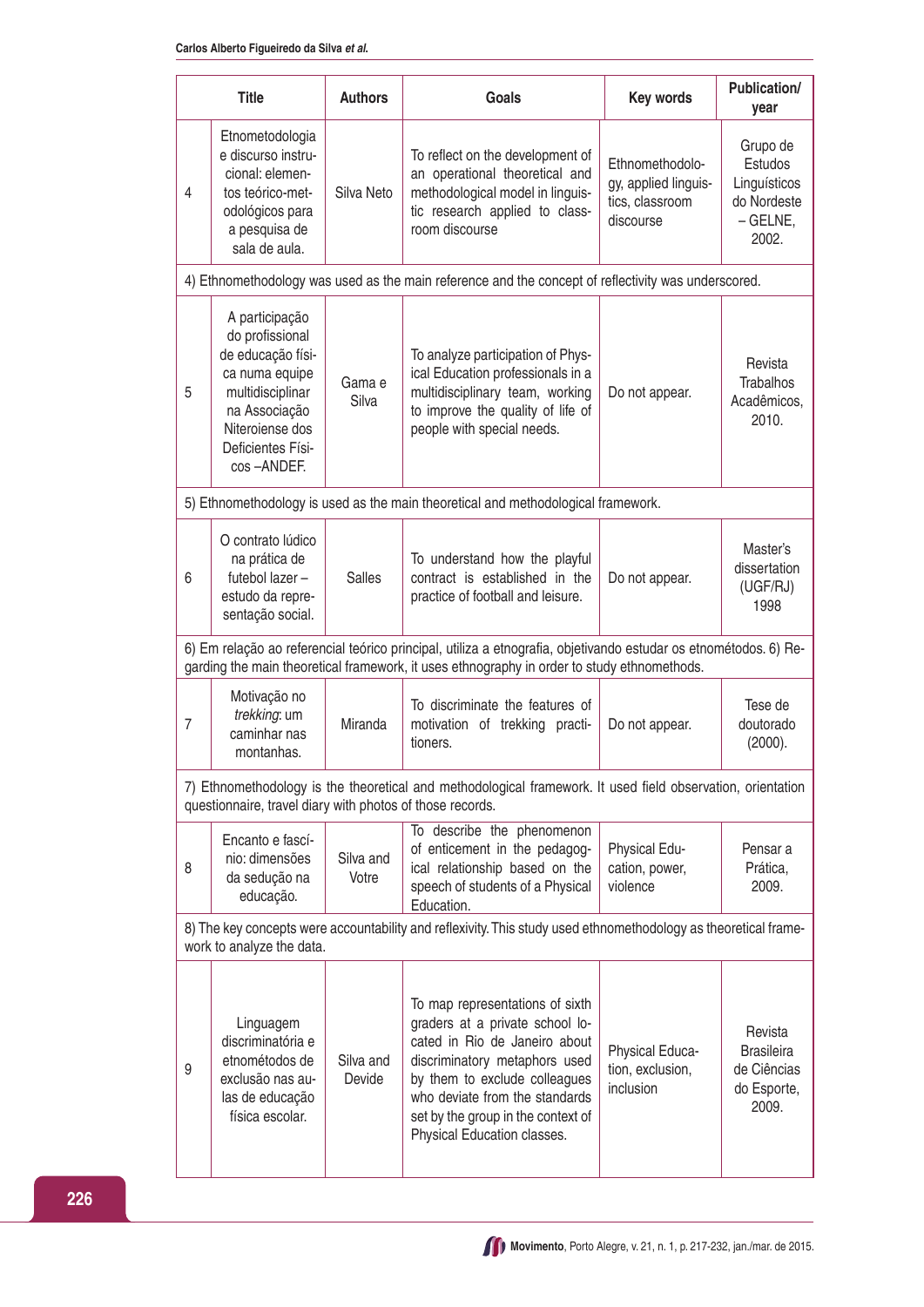|    | <b>Title</b>                                                                                                                     | <b>Authors</b>     | Goals                                                                                                                                                                                                                                                                        | Key words                                                           | <b>Publication/</b><br>year                                                                |  |  |  |
|----|----------------------------------------------------------------------------------------------------------------------------------|--------------------|------------------------------------------------------------------------------------------------------------------------------------------------------------------------------------------------------------------------------------------------------------------------------|---------------------------------------------------------------------|--------------------------------------------------------------------------------------------|--|--|--|
|    |                                                                                                                                  |                    | 9) The authors use ethnomethodology as a theoretical framework in their approach. The key concepts that<br>appear in the article include: reflexivity, indexicality and practice.                                                                                            |                                                                     |                                                                                            |  |  |  |
| 10 | Educação física,<br>folclore e re-<br>ligião: relações e<br>interferências.                                                      | Silva and<br>Silva | To understand and analyze the<br>universe of meanings shared by<br>teachers, students, parents and<br>legal guardians of students with<br>regard to relations and interfer-<br>ence of religious beliefs in folk-<br>lore practices in a public school<br>in Rio de Janeiro. | Physical educa-<br>tion, religion and<br>prejudice                  | Revista da<br>Educação<br>Física (UEM/<br>Maringá)<br>2009                                 |  |  |  |
|    | accountability and membership.                                                                                                   |                    | 10) Ethnomethodology was the central theoretical framework of this study; the concepts used were: reflexivity,                                                                                                                                                               |                                                                     |                                                                                            |  |  |  |
| 11 | Professor de<br>educação física<br>- um ator-educa-<br>dor em políticas<br>públicas de<br>saúde?!                                | Guimarães          | To analyze the educational<br>praxis of Physical Education<br>teachers in a program of inter-<br>vention in a gym in Recife.                                                                                                                                                 | Educational prac-<br>tice, dialogue and<br>teachers' knowl-<br>edge | Congresso<br>Nacional de<br>Educação<br>Física,<br>Saúde e<br>Cultura Cor-<br>poral, 2008. |  |  |  |
|    | 11) Ethnomethodology is present as the main theoretical framework with reflexivity and practice as key concepts<br>of the study. |                    |                                                                                                                                                                                                                                                                              |                                                                     |                                                                                            |  |  |  |

Source: authors

#### **5 FINAL REMARKS**

The first of the three categories above – works that mention ethnomethodology – shows us the space still to be covered with regard to the use of ethnomethodology; 12 works in Physical Education cited that theoretical framework as an opportunity for research, but key concepts do not appear.

All works included in the second category – pluri-methodological ethnomethodology works – used ethnomethodology together with other approaches, for example, discourse analysis, social representations, social imaginary, content analysis. The key concepts of ethnomethodology identified in the studies were: reflexivity, indexicality, membership, accountability, and practical actions.

Of the eleven works located in the third category – works with ethnomethodology as the main theoretical framework – we can say that all of them mention and use it as their central theoretical framework. However, the low number is a warning sign to the need for more research.

To perform those studies, the authors used interviews, participation in meetings, field observations, questionnaires, photographs, and some resorted to participant observation and field diary. In some of them, key concepts – reflectivity, accountability, indexicality, practical actions and membership – were very well developed.

This survey allows us to state that there is room for ethnomethodology in the sociological field of Physical Education, taking into account that it can contribute in qualitative research.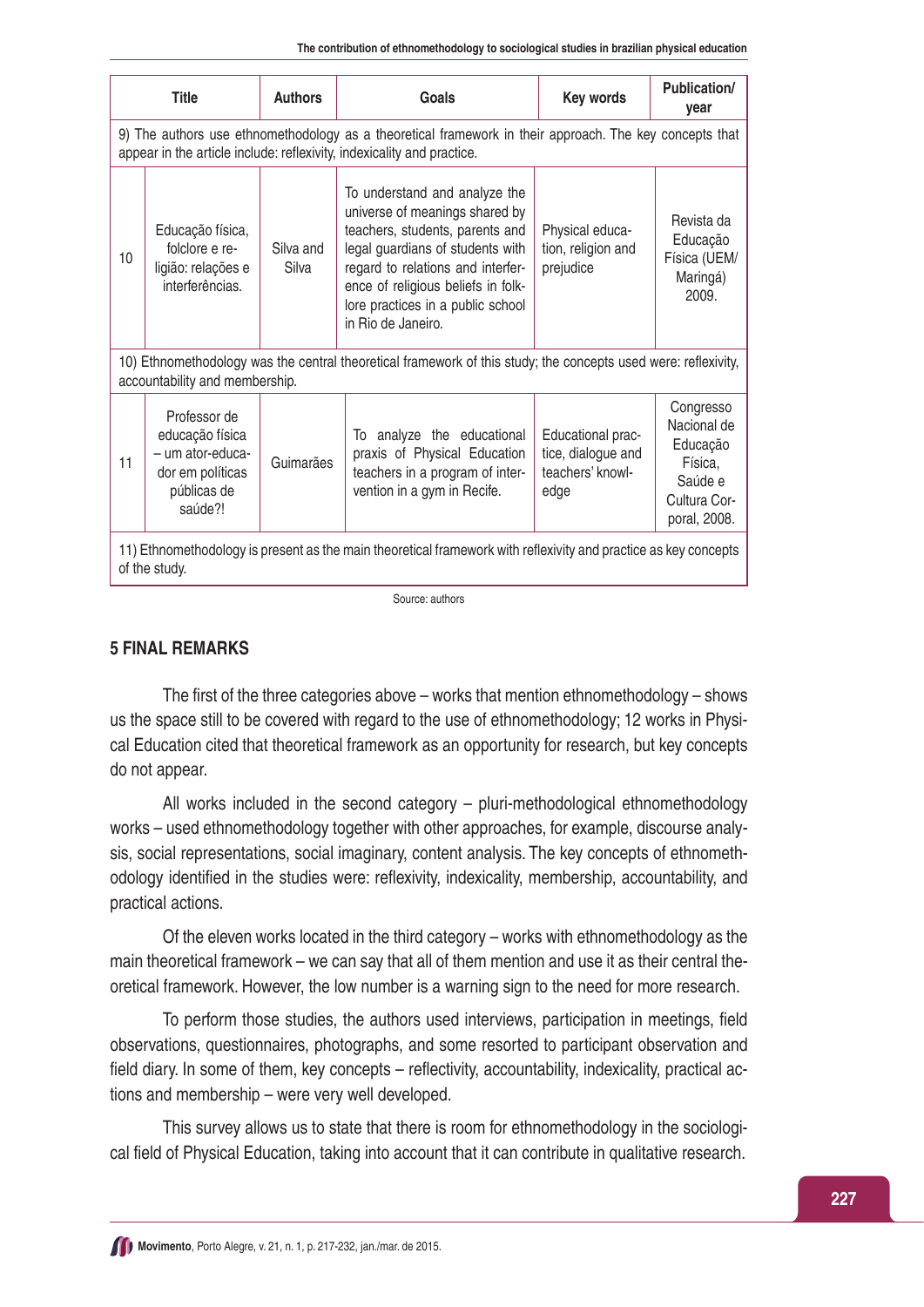Ethnomethodology has been growing slowly, with the help of some teachers that disseminate it in graduate courses and consequently with the help of their students who accept the challenge of writing works under that theoretical framework. The creation of research groups using ethnomethodology in master's and PhD courses in Physical Education would allow the inclusion of essential readings.

Ethnomethodological ideas could be considered disruptive in a context where directive forms of teaching, research and university outreach programs still prevail.

The ethnomethodological approach allows reversing perspectives, especially to accept the concept of reflexivity and reciprocity of perspectives. When considering knowing, doing, being and coexisting as practical actions built from weak interactions that require a constant process of adjustment and negotiation, the ethnomethodological approach establishes a dimension in which effective and reflective processes of construction of the social world are shared.

In the teaching field, traditionally marked by directive and, in some cases, active methodologies, the ethnomethodological perspective opens up paths to disruptive learning, which focuses on knowledge built in interaction whose evaluation takes place by documentary methods developed individually and collectively, from the interpretation of indexical elements that occur in group actions and are manifested through different languages. Accountability is one of the elements that allow actors (teachers, students, legal guardians, community, principals, coordinators, secretaries etc.) the answerability necessary for knowledge to be embodied by society and not just internalized.

Still in the field of teaching, the ethnomethodological approach allows valuing different forms of learning, attentive to individual and collective expressions, however disparate they may seem. What sometimes appears to us as absurd is in fact disruptive of practices so far standardized as crystallized normal forms. Social actors, attentive to the ethnomethodological perspective, understand that the subject who learns and the subject who teaches mix, support, complement, drive, educate each other.

In the field of research in Physical Education, the ethnomethodological approach strengthens the area of socio-cultural research with a qualitative approach. Valuing tacit knowledges, the various languages of the groups studied, the construction of the object of study together with the group, making and checking the study's categories with the group studied are all instrumental examples that ethnomethodology has to offer to sociological studies in our area. As for substantive aspects, it establishes a perception that values the unique, the fragment, while it is aware of the standards and what they conceal in social groups.

In university community outreach programs, the ethnomethodological approach allows reworking knowledge considered explicit based on the contact with knowledge considered tacit, which is present in everyday actions. Without valuing explicit over tacit, ethnomethodology understands the scope of non-exclusive knowledge of the university, establishing the reflective capacity of every social actor as a principle. This everyday sociology that the actors put into practice is the foundation of an outreach practice that collaboratively fits into the community in order to construct the social world.

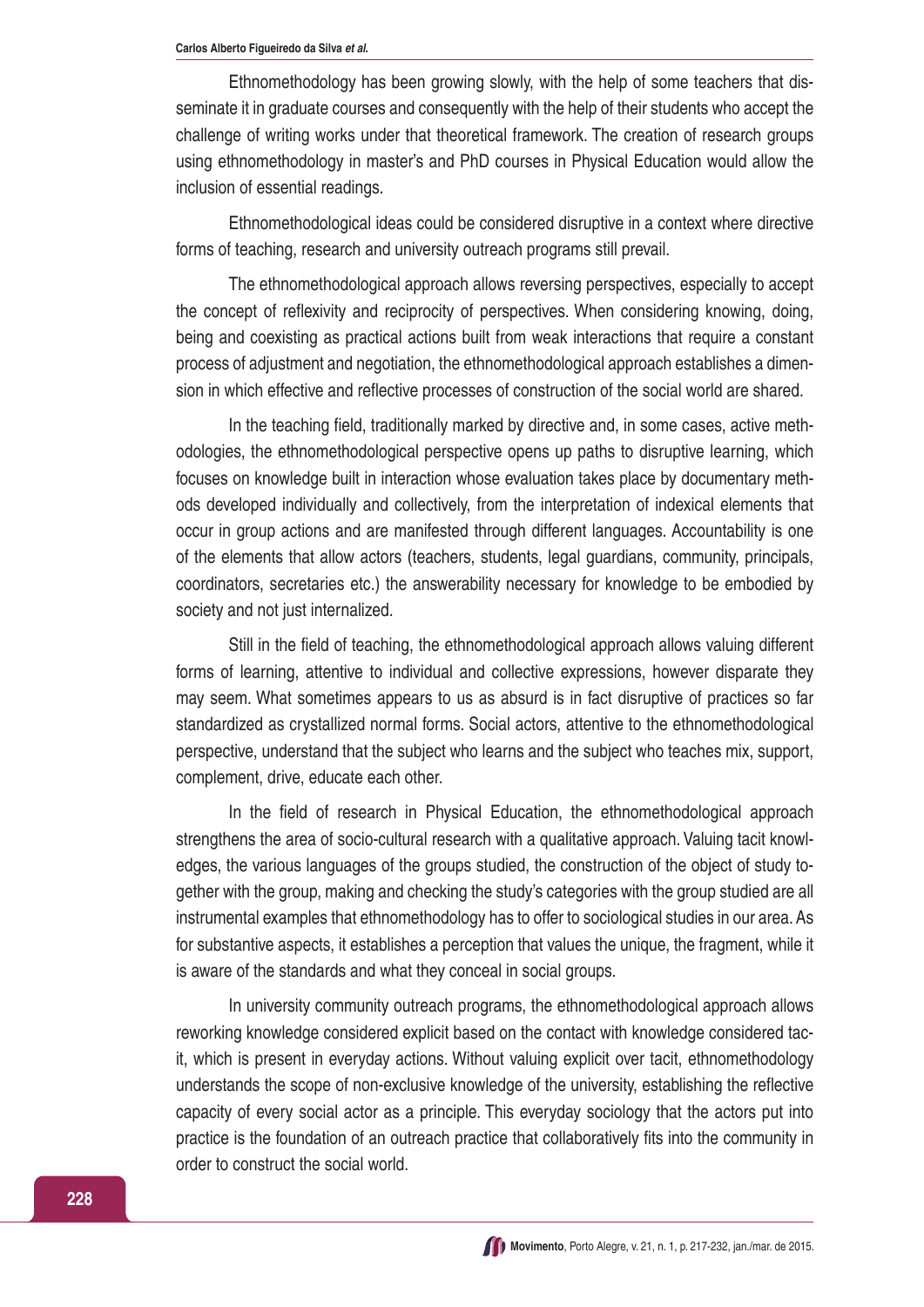## **REFERENCES**

ABRIC, Jean-Claude. Pratiques sociales, représentations sociales. In: ABRIC, Jean-Claude. (Org.). **Pratiques sociales et représentations**. Paris: Presses Universitaires de France, 1994. p. 217-238.

ALVES, Wanderson Ferreira. Sobre a formação profissional dos professores de educação física e as teorias do saber docente. **Pensar a Prática,** Goiânia, v. 9, n. 2, p.313-330, jul./dez. 2006.

ASSIS, Monique Ribeiro. **Entre o drama e a tragédia**: pensando os projetos sociais de dança na cidade do Rio de Janeiro. 2003. 211 f. Tese (Doutorado) – Programa de Pós-graduação em Educação Física, UGF, Rio de Janeiro, 2003.

BETTI, Mauro. Um saber com sabor: "da cultura do corpo", de J. Daolio: Resenha Crítica. **Motriz,** Rio Claro, v. 1, n. 2, p.140-141, dez. 1995.

BRACHT, Valter et al. A Educação Física Escolar como tema da produção do conhecimento nos periódicos da área no Brasil (1980-2010): parte II. **Movimento**, Porto Alegre, v. 18, n. 2, p.11-37, abr/ jun, 2012.

COELHO FILHO, Carlos Alberto de Andrade. O discurso do profissional de ginástica em academia no Rio de Janeiro. **Movimento,** Porto Alegre, v.6, n. 12, p.14-24, 2000.

COELHO FILHO, Carlos Alberto de Andrade; VOTRE, Sebastião Josué. Imagens da prática profissional em academias de ginástica na cidade do Rio de Janeiro. **Revista Brasileira de Ciências do Esporte**, Campinas, v. 31, n. 3, p. 95-110, maio 2010.

COULON, Alain. **Etnometodologia e Educação**. Petrópolis: Vozes, 1995b.

COULON, Alain. **Etnometodologia**. Petrópolis: Vozes, 1995a.

CRUZ, Tânia Mara; CARVALHO, Marília Pinto de. Jogos de gênero: o recreio numa escola de ensino fundamental. **Cadernos Pagu**, Campinas, v. 26, p.113-143, jan./jun. 2006.

DEVIDE, Fabiano Pries; VOTRE, Sebastião Josué. A representação social de nadadores masters campeões sobre sua prática competitiva na natação. **Revista Brasileira de Ciências do Esporte**, Campinas, v. 21, n.2/3, p.56-64, jan./maio 2000.

DICKEL, Débora Bourscheid. **Processos de comunicação entre o movimento do corpo cênico e da educação física**. 2003. 109 f. Dissertação (Mestrado) – PPGCMH, Santa Maria, 2003.

FERRARI, Rodrigo Duarte; CARDOSO, Carlos Luiz. Ciclopoiesis: reflexões sobre o se movimentar de bicicleta e a obra de Maturana. In: CONGRESSO SULBRASILEIRO DE CIÊNCIAS DO ESPORTE, 4. 2008. **Anais...** Faxinal do Céu, 2008. p.332-339.

FERREIRA, Marcelo Guina. Crítica a uma proposta de educação física direcionada à promoção da saúde a partir do referencial da sociologia do currículo e da pedagogia crítico-superadora. **Movimento,**  Porto Alegre, v.4, n. 7, p.20-33, 1997.

GAGO, Paulo Cortes; MAGALHÃES, Raul Francisco. Tradução da obra de GARFINKEL, H. O que é etnometodologia? **Revista Teoria e Cultura**, Juiz de Fora, v. 4, n. 1 e 2, p. 113- 134, jan./dez. 2009.

GAMA, Adriana Campelo; SILVA, Carlos Alberto Figueiredo da. A participação do profissional de educação física numa equipe multidisciplinar na Associação Niteroiense dos Deficientes Físicos – ANDEF. **Revista de Trabalhos Acadêmicos**, Niterói, n. 2, p.1-1, Niterói, 2010.

GARFINKEL, Harold. **Studies in Ethnomethodology**. Cambridge: Polity Press, 1984.

GUIMARÃES, Gina. Professor de educação física – um ator-educador em políticas públicas de saúde?! In: CONGRESSO NACIONAL DE EDUCAÇÃO FÍSICA, SAÚDE E CULTURA CORPORAL, 2.2008. **Anais...** Recife, 2008. p.15. Disponível em: <http://pt.scribd.com/doc/81947926/Anais-CNEF-2008>. Acesso em: 24 nov. 2014.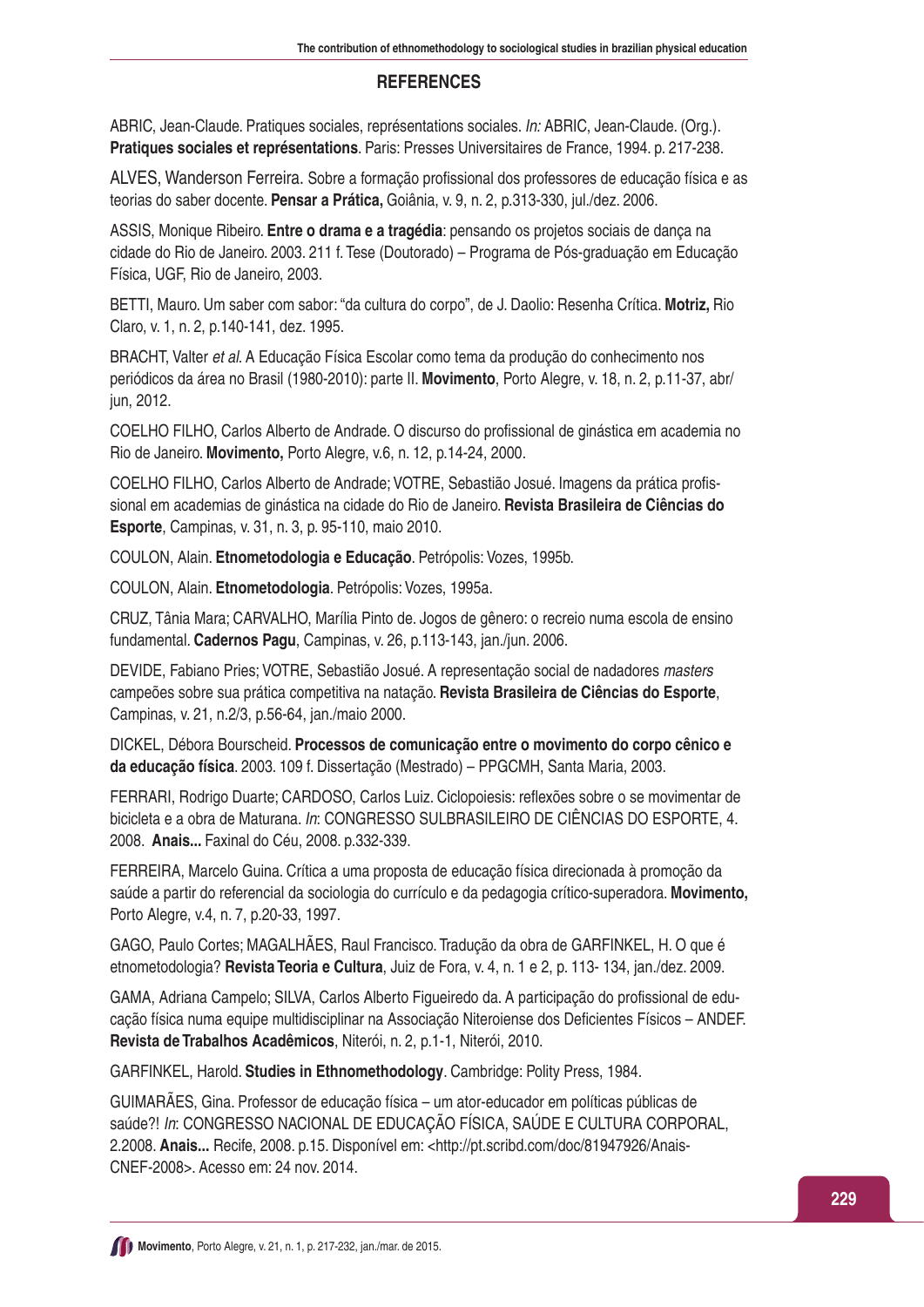HERITAGE, John C. Etnometodologia. In: GIDDENS, A.;TURNER, J. (orgs.). **Teoria Social Hoje**. Tradução Gilson César Cardoso de Sousa. São Paulo: UNESP, 1999. p. 321- 392.

LETIZIA, Vito. Histoire et conscience de classe. **O olho da história**, Salvador, n. 14, jun. 2010. Disponível em: <http://oolhodahistoria.org/n14/artigos/vito.pdf> Acesso em: 13 nov. 2014.

MEURER, Ane Carine; PEREIRA, Érico Felden Pereira. Epistemologia da prática pedagógica na Educação Física nas séries iniciais do ensino fundamental. **Revista Digital Lecturas: Educación Física y Deportes,** Buenos Aires, v.10, n. 84, mayo 2005. Disponível em: <http://www.efdeportes.com/efd84/ ef.htm> Acesso em: 13 nov. 2014.

MIRANDA, Renato. **Motivação no trekking**: um caminhar nas montanhas. 241 f. Tese (Doutorado) – Programa de Pós-graduação em Educação Física, UGF, Rio de Janeiro, 2000.

PAIVA, Andréa Carla de; FRANÇA, Tereza Luiza de. Trilhas interpretativas: reconhecendo os elos com a educação física. **Revista Brasileira de Ciências do Esporte**, Campinas, v. 28, n. 3, p. 109-124, maio 2007.

PARSONS, Talcott. **The structure of social action**. Nova York: Free Press, 1968.

PICH, Santiago; FONTOURA, Mariana Purcote. A cultura escolar da educação física no EJA: o paradoxo entre a ruptura com a noção de atividade e a falta da prática corporal. **Educación Física y Ciencia**, Buenos Aires, v. 15, n. 1, 2013. Disponível em: <http://www.efyc.fahce.unlp.edu.ar/article/view/ EFv15n01a03/4316>. Acesso em: 24 nov. 2014.

PICH, Santiago; SCHAEFF, Pedro Augusto; CARVALHO, Lucas Prado de. O caráter funcional do abandono do trabalho docente na Educação Física na dinâmica da cultura escolar. **Educação**, Santa Maria, v. 38, n. 3, p. 631-640, set./dez., 2013.

PIRES, Edmilson Ferreira. O impulso lúdico na formação e vida de professores de educação física. In: CONGRESSO BRASILEIRO DE CIÊNCIAS DO ESPORTE, 16. e CONGRESSO INTERNACIONAL DE CIÊNCIAS DO ESPORTE, 3. 2009. **Anais...**Salvador,2009, p.01-12. Disponível em: <http://www.rbceonline.org.br/congressos/index.php/CONBRACE/XVI/paper/view/1352/718> Acesso em: 13 nov. 2014.

RAMOS, José Ricardo da Silva. Revelando a dança funk como expressividade da linguagem corporal na escola: uma pesquisa ação em etnometodologia na educação física. **Revista digital lecturas:** educación física y deportes, Buenos Aires, v.3, n. 9, mar. 1998. Disponível em: <http://www.efdeportes. com/efd9/funkp.htm>. Acesso em: 24 nov. 2014.

RAMOS, José Ricardo da Silva; CARDOSO, Nivaldo Martins; SILVA, Peterson Vieira Carvalho. "Só quero mesmo que melhore"... Sentidos e significados dos catadores do lixão a respeito do seu mundo e da educação física. In: VI ENCONTRO FLUMINENSE DE EDUCAÇÃO FÍSICA ESCOLAR, **Anais...** Niterói, 2002, p.189-191. Disponível em: < www.uff.br/gef/Anais-VI.RTF>. Acesso em: 13 nov. 2014.

RAMOS, José Ricardo da Silva; SILVA, Peterson Vieira; CARDOSO, Nivaldo Martins. A prática da educação física entre os catadores de lixo: realidade e perspectivas. **Cadernos de estudos e pesquisas**, Niterói, v.9, n. 21, p. 31-34, 2004.

RIBEIRO, Carlos Henrique de Vasconcellos. Para além do ostracismo no futebol: estudo de caso de um ex-jogador famoso. **Arquivos em Movimento**, Rio de Janeiro, v.6, n.1, p.81-90 jan./jun, 2010.

RODRIGUES, Renata Marques; FIGUEIREDO, Zenólia Christina; ANDRADE FILHO, Nelson Figueiredo. Relações socioprofissionais como elemento de influência na construção das identidades docentes. **Movimento**, Porto Alegre, v. 18, n. 4, p. 175-195, out/dez, 2012.

SALLES, José Geraldo do Carmo. **O contrato lúdico na prática de futebol lazer**: estudo da representação social. 1998. 136 f. Dissertação (Mestrado) – Programa de Pós-graduação em Educação Física, UGF, Rio de Janeiro, 1998.

SILVA NETO, João Gomes da. Etnometodologia e discurso instrucional: elementos teórico-metodológicos para a pesquisa de sala de aula. **Revista do Grupo de Estudos Linguísticos do Nordeste,** João